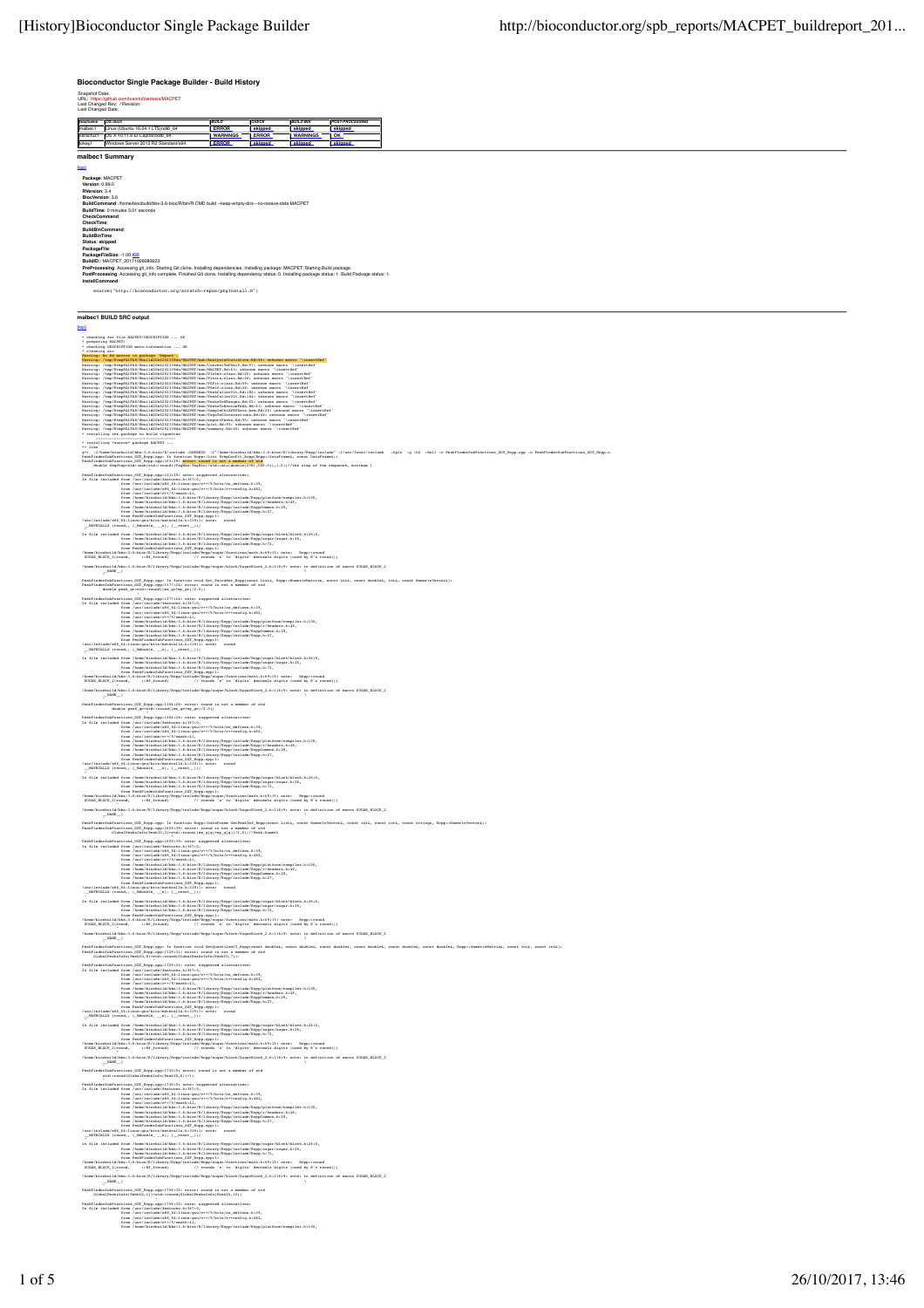| $\label{eq:3} \begin{minipage}[t]{0.5\textwidth} \begin{minipage}[t]{0.5\textwidth} \begin{itemize} {\bf free & home/hiciteful14(hk+1,4+1)(sk-1,4+1)\in\mathcal{N}(k+1)\in\mathcal{N}(k+1)\in\mathcal{N}(k+1)\in\mathcal{N}(k+1)\in\mathcal{N}(k+1)\in\mathcal{N}(k+1)\in\mathcal{N}(k+1)\in\mathcal{N}(k+1)\in\mathcal{N}(k+1)\in\mathcal{N}(k+1)\in\mathcal{N}(k+1)\in\mathcal{N}(k+1)\in\mathcal{N}(k+1)\in\mathcal$                                                                              |  |
|------------------------------------------------------------------------------------------------------------------------------------------------------------------------------------------------------------------------------------------------------------------------------------------------------------------------------------------------------------------------------------------------------------------------------------------------------------------------------------------------------|--|
|                                                                                                                                                                                                                                                                                                                                                                                                                                                                                                      |  |
|                                                                                                                                                                                                                                                                                                                                                                                                                                                                                                      |  |
|                                                                                                                                                                                                                                                                                                                                                                                                                                                                                                      |  |
| $\label{thm:main} \begin{minipage}[t]{0.9\textwidth} \begin{minipage}[t]{0.9\textwidth} \begin{minipage}[t]{0.9\textwidth} \begin{minipage}[t]{0.9\textwidth} \begin{minipage}[t]{0.9\textwidth} \begin{minipage}[t]{0.9\textwidth} \begin{minipage}[t]{0.9\textwidth} \begin{minipage}[t]{0.9\textwidth} \begin{minipage}[t]{0.9\textwidth} \begin{minipage}[t]{0.9\textwidth} \begin{minipage}[t]{0.9\textwidth} \begin{minipage}[t]{0.9\textwidth} \begin{minipage}[t]{0.9\textwidth} \begin{min$ |  |
|                                                                                                                                                                                                                                                                                                                                                                                                                                                                                                      |  |
| /home/biocbuild/bbs-3.6-bioc/R/library/Rcpp/include/Rcpp/sugar/block/SugarBlock_2.h:116:9: mote: in definition of macro SUGAR_BLOCK_2<br>2000                                                                                                                                                                                                                                                                                                                                                        |  |
| PeakFinderSubFunctions_SGT_Rcpp.cpp:1757:10: error: round is not a member of std -std::round(GlobalPeaksInfo(PeakID,9))+1;                                                                                                                                                                                                                                                                                                                                                                           |  |
| PeakFinderSubFunctions_SGT_Rcpp.cpp:1757:10: note: suggested alternatives:<br>In file included from /usr/include/features.h:367:0,                                                                                                                                                                                                                                                                                                                                                                   |  |
|                                                                                                                                                                                                                                                                                                                                                                                                                                                                                                      |  |
|                                                                                                                                                                                                                                                                                                                                                                                                                                                                                                      |  |
|                                                                                                                                                                                                                                                                                                                                                                                                                                                                                                      |  |
|                                                                                                                                                                                                                                                                                                                                                                                                                                                                                                      |  |
|                                                                                                                                                                                                                                                                                                                                                                                                                                                                                                      |  |
| $\label{thm:main} \begin{minipage}[t]{0.9\textwidth} \begin{minipage}[t]{0.9\textwidth} \begin{minipage}[t]{0.9\textwidth} \begin{minipage}[t]{0.9\textwidth} \begin{minipage}[t]{0.9\textwidth} \begin{minipage}[t]{0.9\textwidth} \begin{minipage}[t]{0.9\textwidth} \begin{minipage}[t]{0.9\textwidth} \begin{minipage}[t]{0.9\textwidth} \begin{minipage}[t]{0.9\textwidth} \begin{minipage}[t]{0.9\textwidth} \begin{minipage}[t]{0.9\textwidth} \begin{minipage}[t]{0.9\textwidth} \begin{min$ |  |
|                                                                                                                                                                                                                                                                                                                                                                                                                                                                                                      |  |
|                                                                                                                                                                                                                                                                                                                                                                                                                                                                                                      |  |
| /home/biocbuild/bbs-3.6-bioc/R/library/Rcpp/include/Rcpp/sugar/block/SugarBlock_2.h:116:9: mote: in definition of macro SUGAR_BLOCK_2<br>$-$ same_(                                                                                                                                                                                                                                                                                                                                                  |  |
| PeakFinderSubFunctions_SGT_Rcpp.cpp:1759:32: error: round is not a member of std GlobalPeaksInfo(PeakID,12)=std::round(GlobalPeaksInfo(PeakID,10))-                                                                                                                                                                                                                                                                                                                                                  |  |
|                                                                                                                                                                                                                                                                                                                                                                                                                                                                                                      |  |
| PeakFinderSubFunctions_SGT_Rcpp.cpp:1759:32: note: suggested alternatives:<br>In file included from <i>Tuar/include/features.h:367:0, defines.h:39,</i><br>from /uar/include/x86_64-linux-gnu/c++/5/bits/ox_defines.h:39,<br>from /uar/inclu                                                                                                                                                                                                                                                         |  |
| from /usr/include/c++/5/cmath:41,<br>from /home/biocbuild/bbs-3.6-bioc/R/library/Rcpp/include/Rcpp/platform/compiler.h:100,                                                                                                                                                                                                                                                                                                                                                                          |  |
| from /home/hiorbuild/bbs-3.6-bior/R/library/Repp/include/Repp/r/headers.h:48,<br>from /home/hiorbuild/bbs-3.6-bior/R/library/Repp/include/Repp/r/headers.h:48,<br>from /home/hiorbuild/bbs-3.6-bior/R/library/Repp/include/Repp.h:27                                                                                                                                                                                                                                                                 |  |
|                                                                                                                                                                                                                                                                                                                                                                                                                                                                                                      |  |
| /usr/include/xf6_from PeakTinderSubFunctions SGT Repp.orgs:1:<br>/usr/include/xf6_64-linux-gen/bits/ymsthcalls.ht:35:1: note: round<br>_MATHCALLX (round,, (_Mdouble__x), (_const_));                                                                                                                                                                                                                                                                                                                |  |
| In file included from /home/biocbuild/bbs-3.6-bioc/R/library/Rcpp/include/Rcpp/sugar/block/block.h:26:0,                                                                                                                                                                                                                                                                                                                                                                                             |  |
| $\begin{minipage}[t]{.5em} \begin{tabular}{l cccccc } \hline \textbf{a} & \textbf{a} & \textbf{a} & \textbf{a} & \textbf{a} & \textbf{a} & \textbf{a} & \textbf{a} & \textbf{a} & \textbf{a} & \textbf{a} & \textbf{a} & \textbf{a} & \textbf{a} & \textbf{a} & \textbf{a} & \textbf{a} & \textbf{a} & \textbf{a} & \textbf{a} & \textbf{a} & \textbf{a} & \textbf{a} & \textbf{a} & \textbf{a} & \textbf{a} & \textbf{a} & \textbf$                                                                 |  |
|                                                                                                                                                                                                                                                                                                                                                                                                                                                                                                      |  |
| /home/biochuild/bbs-3.6-bioc/R/library/Rcpp/include/Rcpp/sugar/block/SugarBlock_2.h:116:9: note: in definition of macro SUGAR_BLOCK_Z<br>$-$ sam $-$ (                                                                                                                                                                                                                                                                                                                                               |  |
| PeakFinderSubFunctions_SGT_Rcpp.cpp:1760:5: error: round is not a member of std .<br>std::round(GlobalPeaksInfo(PeakID,6))+1;                                                                                                                                                                                                                                                                                                                                                                        |  |
|                                                                                                                                                                                                                                                                                                                                                                                                                                                                                                      |  |
| $\label{eq:2} \begin{minipage}[t]{. \begin{minipage}[t]{.7\textwidth}\begin{itemize} \color{black} \textbf{0} & \textbf{0} & \textbf{0} & \textbf{0} & \textbf{0} & \textbf{0} & \textbf{0} & \textbf{0} & \textbf{0} & \textbf{0} & \textbf{0} & \textbf{0} & \textbf{0} & \textbf{0} & \textbf{0} & \textbf{0} & \textbf{0} & \textbf{0} & \textbf{0} & \textbf{0} & \textbf{0} & \textbf{0} & \textbf{0} & \textbf{0} & \textbf{0} & \textbf$                                                     |  |
|                                                                                                                                                                                                                                                                                                                                                                                                                                                                                                      |  |
|                                                                                                                                                                                                                                                                                                                                                                                                                                                                                                      |  |
|                                                                                                                                                                                                                                                                                                                                                                                                                                                                                                      |  |
| from PeakFinderSubFunctions SGT Ropp.opp:1:<br>/usr/include/xH6_64-linux-gmu/bits/mathcalls.h:319:1: mote: round<br>MXTHCALLX (round,, (_Mdouble_ _x), (_const_));                                                                                                                                                                                                                                                                                                                                   |  |
| In file included from /home/biocbuild/bbs-3.6-bioc/R/library/Rcpp/include/Rcpp/sugar/block/block.h:26:0,                                                                                                                                                                                                                                                                                                                                                                                             |  |
| In file such<br>season from $\frac{\text{Nmm/likelihood}}{\text{Nmm/likelihood}} = 1.4 \times 1000 \times 10^{-10} \times 10^{-10} \times 10^{-10} \times 10^{-10} \times 10^{-10} \times 10^{-10} \times 10^{-10} \times 10^{-10} \times 10^{-10} \times 10^{-10} \times 10^{-10} \times 10^{-10} \times 10^{-10} \times 10^{-10} \times 10^{-10} \times 10^{-10} \times 10^{-10} \times 10^{-10} \times $                                                                                          |  |
|                                                                                                                                                                                                                                                                                                                                                                                                                                                                                                      |  |
| /home/biocbuild/bbs-3.6-bioc/R/library/Repp/include/Repp/sugar/block/SugarBlock 2.h:116:9: mote: in definition of macro SUGAR BLOCK 2<br>$x$ AME $($                                                                                                                                                                                                                                                                                                                                                 |  |
|                                                                                                                                                                                                                                                                                                                                                                                                                                                                                                      |  |
| /home/biotubil/bhe-1.6-bioc/2/efec/Rebecontists: recipe for target 'PeakFinderSubFunctions_EGT_Ecpp.o' failed<br>make: *** [PeakFinderSubFunctions_EGT_Ecpp.o] Error :<br>*semoving /tmp/RtmpRAiPAR (RinetSubStcoies)/WACPET<br>* remov                                                                                                                                                                                                                                                              |  |
| ERROR: package installation failed                                                                                                                                                                                                                                                                                                                                                                                                                                                                   |  |
| malbec1 CHECK output                                                                                                                                                                                                                                                                                                                                                                                                                                                                                 |  |
| [top]                                                                                                                                                                                                                                                                                                                                                                                                                                                                                                |  |
|                                                                                                                                                                                                                                                                                                                                                                                                                                                                                                      |  |
| malbec1 BUILD BIN output                                                                                                                                                                                                                                                                                                                                                                                                                                                                             |  |
|                                                                                                                                                                                                                                                                                                                                                                                                                                                                                                      |  |
| [top]                                                                                                                                                                                                                                                                                                                                                                                                                                                                                                |  |
|                                                                                                                                                                                                                                                                                                                                                                                                                                                                                                      |  |
| veracruz1 Summary                                                                                                                                                                                                                                                                                                                                                                                                                                                                                    |  |
| [top]                                                                                                                                                                                                                                                                                                                                                                                                                                                                                                |  |
| Package: MACPET                                                                                                                                                                                                                                                                                                                                                                                                                                                                                      |  |
| Version: 0.99.0<br>RVersion: 3.4                                                                                                                                                                                                                                                                                                                                                                                                                                                                     |  |
| BiocVersion: 3.6<br>BuildCommand: /Library/Frameworks/R.framework/Versions/Current/Resources/bin/R CMD build --keep-empty-dirs --no-resave-data MACPET                                                                                                                                                                                                                                                                                                                                               |  |
| BuildTime: 1 minutes 21.26 seconds                                                                                                                                                                                                                                                                                                                                                                                                                                                                   |  |
| CheckCommand: /Library/Frameworks/R.framework/Versions/Current/Resources/bin/R CMD check --no-vignettes --itmings --no-multiarch MACPET_0.99.0.tar.gz && /Library/Frameworks/R.framework/Versions/Current/Resources/bin/R CMD<br>CheckTime: 0 minutes 3.86 seconds                                                                                                                                                                                                                                   |  |
| BuildBinCommand: /Users/pkgbuild/packagebuilder/workers/build-universal.sh MACPET_0.99.0.tar.gz libdir<br>BuildBinTime: 0 minutes 36.09 seconds                                                                                                                                                                                                                                                                                                                                                      |  |
| Status: OK                                                                                                                                                                                                                                                                                                                                                                                                                                                                                           |  |
| PackageFile: MACPET_0.99.0.tgz<br>PackageFileSize: 1637.13 KiB                                                                                                                                                                                                                                                                                                                                                                                                                                       |  |
| BuildID:: MACPET_20171026080623<br>PreProcessing: Accessing git_info. Starting Git clone. Installing dependencies. Installing package: MACPET. Starting Build package. Starting Check package. Starting Build package.                                                                                                                                                                                                                                                                               |  |
| PostProcessing: Accessing git_info complete. Finished Git clone. Installing dependency status: 0. Buitelling package status: 0. Build Package status: 0. Build Package status: 0. Build Package status: 1. Build Package statu<br>InstallCommand                                                                                                                                                                                                                                                     |  |
| source("http://bioconductor.org/scratch-repos/pkgInstall.R")                                                                                                                                                                                                                                                                                                                                                                                                                                         |  |
|                                                                                                                                                                                                                                                                                                                                                                                                                                                                                                      |  |
|                                                                                                                                                                                                                                                                                                                                                                                                                                                                                                      |  |
| veracruz1 BUILD SRC output                                                                                                                                                                                                                                                                                                                                                                                                                                                                           |  |
| [top]                                                                                                                                                                                                                                                                                                                                                                                                                                                                                                |  |
| checking for file NACPET/DESCRIPTION  OK<br>preparing NACPET:<br>preparing MACPET:<br>checking DESCRIPTION meta-information  OK                                                                                                                                                                                                                                                                                                                                                                      |  |
| cleaning ard                                                                                                                                                                                                                                                                                                                                                                                                                                                                                         |  |
|                                                                                                                                                                                                                                                                                                                                                                                                                                                                                                      |  |
|                                                                                                                                                                                                                                                                                                                                                                                                                                                                                                      |  |
|                                                                                                                                                                                                                                                                                                                                                                                                                                                                                                      |  |
|                                                                                                                                                                                                                                                                                                                                                                                                                                                                                                      |  |
|                                                                                                                                                                                                                                                                                                                                                                                                                                                                                                      |  |
|                                                                                                                                                                                                                                                                                                                                                                                                                                                                                                      |  |
| $\begin{minipage}[t]{. \begin{minipage}[t]{0.99\textwidth} \begin{minipage}[t]{0.99\textwidth} \begin{minipage}[t]{0.99\textwidth} \begin{minipage}[t]{0.99\textwidth} \begin{minipage}[t]{0.99\textwidth} \begin{minipage}[t]{0.99\textwidth} \begin{minipage}[t]{0.99\textwidth} \begin{minipage}[t]{0.99\textwidth} \begin{minipage}[t]{0.99\textwidth} \begin{minipage}[t]{0.99\textwidth} \begin{minipage}[t]{0.99\textwidth} \begin{minipage}[t]{0.99\textwidth} \begin{minipage$              |  |
| inatalling the package to build vignettes<br>creating vignettes  OK<br>cleaning ard                                                                                                                                                                                                                                                                                                                                                                                                                  |  |
|                                                                                                                                                                                                                                                                                                                                                                                                                                                                                                      |  |
| * cleaning Arc<br>* checking for LF line-endings in source and make files and shell scripts<br>* checking for empty or unneeded directories<br>* looking to see if a data/datalist file should be added<br>* building MACFET_0.99.0.tar.gr                                                                                                                                                                                                                                                           |  |
| veracruz1 CHECK output                                                                                                                                                                                                                                                                                                                                                                                                                                                                               |  |
| [top]                                                                                                                                                                                                                                                                                                                                                                                                                                                                                                |  |
| * using log directory /Users/pkgbuild/packagebuilder/workers/jobs/538/feda129/NACPET.Rcheck<br>using R version 3.4.2 (2017-09-28)                                                                                                                                                                                                                                                                                                                                                                    |  |
|                                                                                                                                                                                                                                                                                                                                                                                                                                                                                                      |  |
|                                                                                                                                                                                                                                                                                                                                                                                                                                                                                                      |  |
|                                                                                                                                                                                                                                                                                                                                                                                                                                                                                                      |  |
|                                                                                                                                                                                                                                                                                                                                                                                                                                                                                                      |  |
| $\bullet$ unig $\frac{1}{2}$<br>eration aird $\left\{ \begin{array}{ll} \left( 21 \right)^{1.5} \left( 21 \right)^{1.5} \left( 21 \right)^{1.5} \left( 21 \right)^{1.5} \left( 21 \right)^{1.5} \left( 21 \right)^{1.5} \left( 21 \right)^{1.5} \left( 21 \right)^{1.5} \left( 21 \right)^{1.5} \left( 21 \right)^{1.5} \left( 21 \right)^{1.5} \left( 21 \right)^{1.5} \left( 21$<br>See section The DESCRIPTION file in the Writing R Extension:                                                   |  |
| - DONE                                                                                                                                                                                                                                                                                                                                                                                                                                                                                               |  |
| Status: 1 ERROR                                                                                                                                                                                                                                                                                                                                                                                                                                                                                      |  |
| /Users/pkgbuild/packagebuilder/workers/jobs/538/feda129/MACPET.Rcheck/ODcheck.log<br>for details.                                                                                                                                                                                                                                                                                                                                                                                                    |  |
| This is BiocCheck version 1.13.2. BiocCheck is a work in progress.<br>Output                                                                                                                                                                                                                                                                                                                                                                                                                         |  |
| utput and severity of issues may change. Installing package<br>Checking for version number mismatch<br>Checking vignette directory                                                                                                                                                                                                                                                                                                                                                                   |  |
| This is a software package<br>$\neq$ of chunks: 27, $\neq$ of eval-FALSE: 0 (04)<br>Checking whether vignette is built with 'R CMD build'<br>Checking version number<br>Checking new package versi                                                                                                                                                                                                                                                                                                   |  |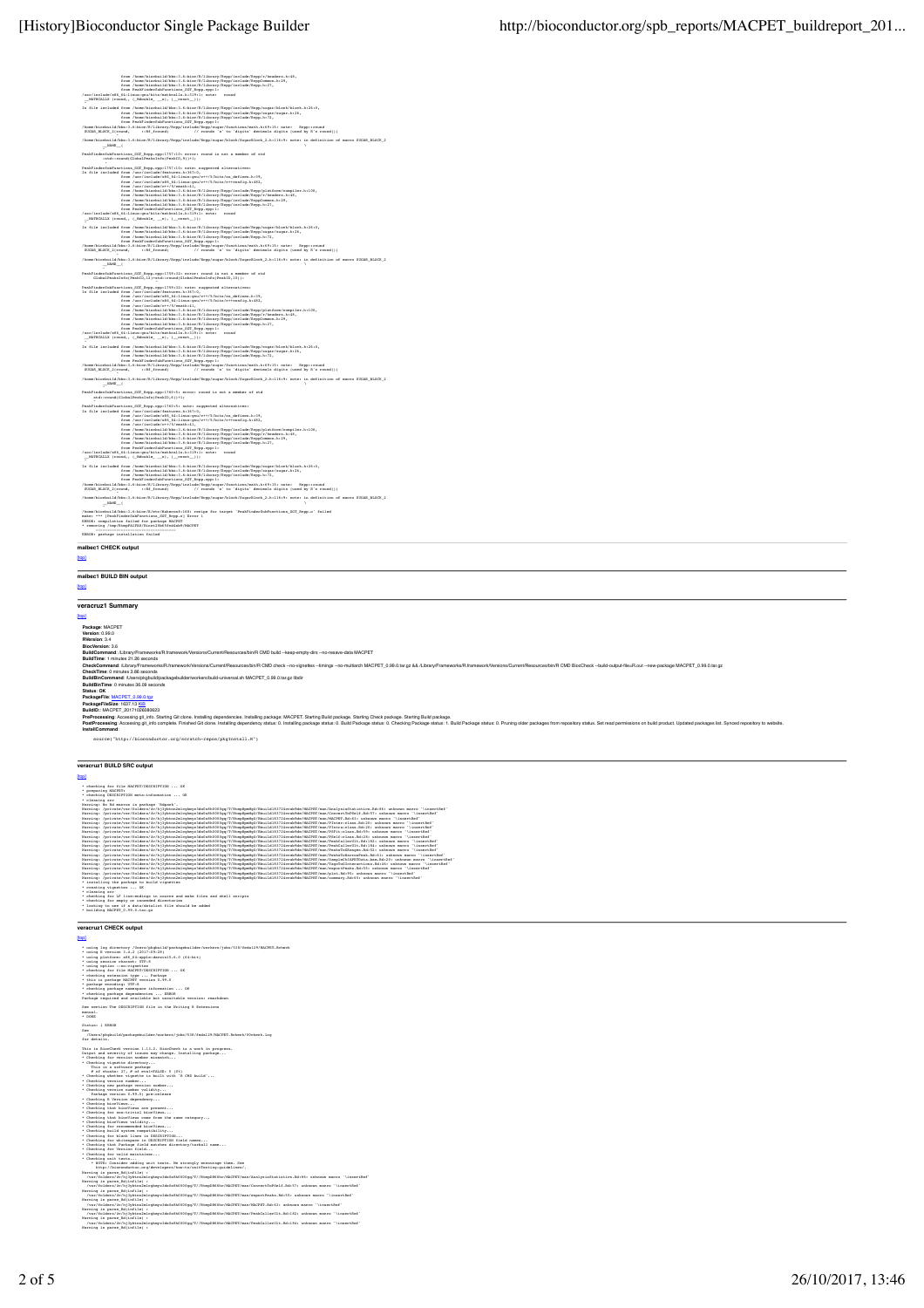| $\label{thm:main} \begin{minipage}[t]{0.00\textwidth}\begin{minipage}[t]{0.00\textwidth}\begin{minipage}[t]{0.00\textwidth}\begin{minipage}[t]{0.00\textwidth}\begin{minipage}[t]{0.00\textwidth}\begin{minipage}[t]{0.00\textwidth}\begin{minipage}[t]{0.00\textwidth}\begin{minipage}[t]{0.00\textwidth}\begin{minipage}[t]{0.00\textwidth}\begin{minipage}[t]{0.00\textwidth}\begin{minipage}[t]{0.00\textwidth}\begin{minipage}[t]{0.00\textwidth}\begin{minipage}[t]{0.00\textwidth}\begin{min$ |  |
|------------------------------------------------------------------------------------------------------------------------------------------------------------------------------------------------------------------------------------------------------------------------------------------------------------------------------------------------------------------------------------------------------------------------------------------------------------------------------------------------------|--|
|                                                                                                                                                                                                                                                                                                                                                                                                                                                                                                      |  |
|                                                                                                                                                                                                                                                                                                                                                                                                                                                                                                      |  |
|                                                                                                                                                                                                                                                                                                                                                                                                                                                                                                      |  |
|                                                                                                                                                                                                                                                                                                                                                                                                                                                                                                      |  |
| /vaficuostarytypyjuumaanusymayaamiininensymaaniisesta.<br>Narning in parem Rdiinfile) :<br>/var/folders/4v/hj3ybtmn2mlcgbmyz3dx0ah0000gq/7//RtepDH66bc/RACPET/man/PSFit-class.Rdi39: unknown macro '\ineertRef'<br>/waf/folders/vin/pjytemmanicycmyzaxxwanovovoy/ri/mampanvonimanicularialisticalisticalisticalisticalisticalistic<br>Narning in parem Rdiimfile)<br>/var/folders/v/hjJybtmalmicgkmyz3dx0dBb000gq/7//RtepDN66bc/RACFET/man/SampleChIAPE                                              |  |
|                                                                                                                                                                                                                                                                                                                                                                                                                                                                                                      |  |
| //www.ousume.winipg.my.maxwamuouvygy.r/nampanuus.podesi/mmaxwamuousume.maxwamuousume.html<br>//war/folders/4vhjiyotmahalogumys2dx2xdb0000gg/7/2tmpDH66bc/20CPET/man/summary.Bdi65i unknown macro '\insertRef<br>//war/folders/4vhjiy<br>/var/folders/4v/hj3ybtmm2mlcqkmyx3dx0x0h0000gq/T//RtmpDN66hc/NACPET/man/TaqsToGInteractions.Rd:46: umknown macro '\insertRef                                                                                                                                 |  |
| Checking native routine registration<br>Checking for deprecated package usage                                                                                                                                                                                                                                                                                                                                                                                                                        |  |
| Checking parsed R code in R directory, examples, vignettes<br>Checking for direct slot access                                                                                                                                                                                                                                                                                                                                                                                                        |  |
| Checking for T<br>Checking for F                                                                                                                                                                                                                                                                                                                                                                                                                                                                     |  |
| Checking for browser()<br>Checking for <<-<br>Checking for library/require of MACPET<br>Checking DESCRIPTION/MAMESPACE consistency                                                                                                                                                                                                                                                                                                                                                                   |  |
|                                                                                                                                                                                                                                                                                                                                                                                                                                                                                                      |  |
| Checking function lengths<br>The longest function is 209 lines long                                                                                                                                                                                                                                                                                                                                                                                                                                  |  |
|                                                                                                                                                                                                                                                                                                                                                                                                                                                                                                      |  |
|                                                                                                                                                                                                                                                                                                                                                                                                                                                                                                      |  |
|                                                                                                                                                                                                                                                                                                                                                                                                                                                                                                      |  |
| The logarithmical and 201 lines (2013)<br>$\frac{1}{2}$ and logarithmical and 2011-2021 lines (2013)<br>$\frac{1}{2}$ and $\frac{1}{2}$ and $\frac{1}{2}$ and $\frac{1}{2}$ and $\frac{1}{2}$ and $\frac{1}{2}$<br>$\frac{1}{2}$ and $\frac{1}{2}$ and $\frac{1}{2}$ and $\frac{1$                                                                                                                                                                                                                   |  |
|                                                                                                                                                                                                                                                                                                                                                                                                                                                                                                      |  |
|                                                                                                                                                                                                                                                                                                                                                                                                                                                                                                      |  |
| www.miss.margain.com/interference/interference/interference/interference/interference/interference/interference/<br>Warning in paramy Distribution (1991) - (1991) - (1991) - (1991) - (1991) - (1991) - (1991) - (1991) - (1991)                                                                                                                                                                                                                                                                    |  |
|                                                                                                                                                                                                                                                                                                                                                                                                                                                                                                      |  |
| Warning in parse Rd(manpage) :<br>/var/folders/4v/hj3ybtnn2mlcgkmyx3dx0x8h0000gq/T//RtmpDN66hc/NACPET/man/PeakCallerUlt.Rd:184: unknown macro '\insertRef'                                                                                                                                                                                                                                                                                                                                           |  |
| Warning in parse Rd(manpage) :<br>/var/folders/4v/hj3ybtnn2mlcgkmyx3dx0x8h0000gq/T//RtmpDN66hc/NACPET/man/PeaksToGRanges.Rd:52: unknown macro '\insertRef'<br>Warning in parse Rd(manpage) :                                                                                                                                                                                                                                                                                                         |  |
| Warning in param Edimanpse) :<br>//ver/folders/4v/hj3ybtnsZalogbmyr3dx0z8h0000gq/7//RimpDH66bc/NACPET/man/PeaksToNarcouPeak.Rd:61: unknown marro '\insertRef'<br>Warning in param_Rdjmanpse) :<br>/ver/folders/4v/hj3ybtnsZalogbmyr3dx0                                                                                                                                                                                                                                                              |  |
|                                                                                                                                                                                                                                                                                                                                                                                                                                                                                                      |  |
| Warning in parse Rd(manpage)<br>/var/folders/4v/hjJybtmmlmlcgkmyz3dx0s8h0000gq/T//RtmpDH66hc/MACPET/man/PIntra-class.Rd:20: unknown macro '\insertRef'<br>Warning in parse_Rd(manpage) :<br>/var/folders/4v/hj3ybtmn2mlcgkmyx3dx0x0h0000gq/T//RtmpDH66hc/MACPET/man/plot.Rd:95: unknown macro '\insertRef'                                                                                                                                                                                           |  |
|                                                                                                                                                                                                                                                                                                                                                                                                                                                                                                      |  |
|                                                                                                                                                                                                                                                                                                                                                                                                                                                                                                      |  |
|                                                                                                                                                                                                                                                                                                                                                                                                                                                                                                      |  |
|                                                                                                                                                                                                                                                                                                                                                                                                                                                                                                      |  |
|                                                                                                                                                                                                                                                                                                                                                                                                                                                                                                      |  |
| $\label{thm:main} \begin{minipage}[t]{0.99\textwidth}\begin{minipage}[t]{0.99\textwidth}\begin{minipage}[t]{0.99\textwidth}\begin{minipage}[t]{0.99\textwidth}\begin{minipage}[t]{0.99\textwidth}\begin{minipage}[t]{0.99\textwidth}\begin{minipage}[t]{0.99\textwidth}\begin{minipage}[t]{0.99\textwidth}\begin{minipage}[t]{0.99\textwidth}\begin{minipage}[t]{0.99\textwidth}\begin{minipage}[t]{0.99\textwidth}\begin{minipage}[t]{0.99\textwidth}\begin{minipage}[t]{0.99\textwidth}\begin{min$ |  |
| www.fisionesive.html?phenabelograpy.abschlot000p/7/ZeapEdiche/RACTFinae/Amiguations.abschlossencero-"inserted<br>"/www.fisions/with the state of the state of the state of the state of the state of the state of the state of<br>"i                                                                                                                                                                                                                                                                 |  |
|                                                                                                                                                                                                                                                                                                                                                                                                                                                                                                      |  |
| /var/folders/4v/hi3vbtna2mlcokmyz3dx0x8h0000og/7//RtmpDN66bc/NACPET/man/NACPET.Rd:63; unknown macro '\insertRef                                                                                                                                                                                                                                                                                                                                                                                      |  |
| Warning in parse Rd(manpage) :<br>/var/folders/4v/hj3ybtnn2mlcgkmyx3dx0x8h0000gq/T//RtmpDN66hc/NACPET/man/PeakCallerUlt.Rd:182: unknown macro '\insertRef'<br>Warning in parze Rd(manpage) :                                                                                                                                                                                                                                                                                                         |  |
| assary as passe_naturangey .<br>/var/folders/4v/hilvbtnn2mlcokmvx3dx0x8h0000og/T//RtmnDB66hc/NACPET/man/PeakCallerUlt.Rd:1B4: unknown macro '\inzertRef'<br>Warning in parse Rd(manpage) :                                                                                                                                                                                                                                                                                                           |  |
| Warning in param Balmangage :<br>//war/folders/4v/hj3ybtm2mlcgbmys2dx0zhb0000gq/7//RtmpCN66bc/NOGTET/man/PeaksToGRanges.Rd:52: unknown macro '\insertRef'<br>Warning in param Balmangage :<br>//war/folders/4v/hj3ybtm2mlcgbmys2dx0zhb0                                                                                                                                                                                                                                                              |  |
| Warning in parse_Rd(manpage) :<br>/var/folders/4v/hj3ybtnn2mlcgkmyz3dx0x8h0000gq/T//RtmpDH66hc/MACPET/man/PInter-class.Rd:20: unknown macro '\insertRef'                                                                                                                                                                                                                                                                                                                                             |  |
| Warning in parse_Rd(manpage) :<br>/var/folders/4v/hj3ybtnn2mlcgkmyz3dx0x8h0000gq/T//RtmpDN66hc/MACPET/man/PIntra-class.Rd:20: unknown macro '\insertRef'                                                                                                                                                                                                                                                                                                                                             |  |
| $\label{eq:2} \begin{minipage}[t]{0.99\textwidth}\begin{minipage}[t]{0.99\textwidth}\begin{minipage}[t]{0.99\textwidth}\begin{minipage}[t]{0.99\textwidth}\begin{minipage}[t]{0.99\textwidth}\begin{minipage}[t]{0.99\textwidth}\begin{minipage}[t]{0.99\textwidth}\begin{minipage}[t]{0.99\textwidth}\begin{minipage}[t]{0.99\textwidth}\begin{minipage}[t]{0.99\textwidth}\begin{minipage}[t]{0.99\textwidth}\begin{minipage}[t]{0.99\textwidth}\begin{minipage}[t]{0.99\textwidth}\begin{minip$   |  |
|                                                                                                                                                                                                                                                                                                                                                                                                                                                                                                      |  |
|                                                                                                                                                                                                                                                                                                                                                                                                                                                                                                      |  |
|                                                                                                                                                                                                                                                                                                                                                                                                                                                                                                      |  |
|                                                                                                                                                                                                                                                                                                                                                                                                                                                                                                      |  |
|                                                                                                                                                                                                                                                                                                                                                                                                                                                                                                      |  |
| and vignette source<br>* NOTE: Consider shorter lines; 263 lines (5%) are > 80 characters                                                                                                                                                                                                                                                                                                                                                                                                            |  |
| * BERI: Consider shorter limes; 201 lines (9.9) are > 50 characters;<br>First, 6 lines: an $F$ 'Provid (1124) External infinity (Figure Limes), characters<br>$D$ , Figure 3.19 $F$ 'Provid (1124) External infinity (Figure 21, 201                                                                                                                                                                                                                                                                 |  |
|                                                                                                                                                                                                                                                                                                                                                                                                                                                                                                      |  |
|                                                                                                                                                                                                                                                                                                                                                                                                                                                                                                      |  |
|                                                                                                                                                                                                                                                                                                                                                                                                                                                                                                      |  |
| NOTE: Consider multiples of 4 spaces for line indents, 304                                                                                                                                                                                                                                                                                                                                                                                                                                           |  |
| lines(6%) are not.<br>First 6 lines:<br>R/AnalysisStatistics.R:93<br>PSelf or PSFit")                                                                                                                                                                                                                                                                                                                                                                                                                |  |
| $count = as.n$                                                                                                                                                                                                                                                                                                                                                                                                                                                                                       |  |
|                                                                                                                                                                                                                                                                                                                                                                                                                                                                                                      |  |
|                                                                                                                                                                                                                                                                                                                                                                                                                                                                                                      |  |
|                                                                                                                                                                                                                                                                                                                                                                                                                                                                                                      |  |
|                                                                                                                                                                                                                                                                                                                                                                                                                                                                                                      |  |
|                                                                                                                                                                                                                                                                                                                                                                                                                                                                                                      |  |
|                                                                                                                                                                                                                                                                                                                                                                                                                                                                                                      |  |
|                                                                                                                                                                                                                                                                                                                                                                                                                                                                                                      |  |
|                                                                                                                                                                                                                                                                                                                                                                                                                                                                                                      |  |
|                                                                                                                                                                                                                                                                                                                                                                                                                                                                                                      |  |
| Summary:<br>ERROR count: 1<br>WARNING count: 0<br>NOTE count: 3<br>For detailed information about these checks, see the BiocCheck<br>rignette, available at                                                                                                                                                                                                                                                                                                                                          |  |
| https://bio<br>BiocCheck FAILED.                                                                                                                                                                                                                                                                                                                                                                                                                                                                     |  |
|                                                                                                                                                                                                                                                                                                                                                                                                                                                                                                      |  |
| veracruz1 BUILD BIN output                                                                                                                                                                                                                                                                                                                                                                                                                                                                           |  |
|                                                                                                                                                                                                                                                                                                                                                                                                                                                                                                      |  |
| >>>>> INSTALLATION WITH 'R CMD INSTALL --preclean --library=libdir MACPHT_0.99.0.tar.gz'<br><b>WANTED</b>                                                                                                                                                                                                                                                                                                                                                                                            |  |
|                                                                                                                                                                                                                                                                                                                                                                                                                                                                                                      |  |
| installing *source* package MACPET<br>$\cdots$ libe                                                                                                                                                                                                                                                                                                                                                                                                                                                  |  |
|                                                                                                                                                                                                                                                                                                                                                                                                                                                                                                      |  |
| installing to /Users/pkgbuild/packagebuilder/workers/jobs/538/feda129/libdir/MACPET/libs                                                                                                                                                                                                                                                                                                                                                                                                             |  |
| ** inst                                                                                                                                                                                                                                                                                                                                                                                                                                                                                              |  |
| ** byte-compile and prepare package for laxy loading ** help                                                                                                                                                                                                                                                                                                                                                                                                                                         |  |
|                                                                                                                                                                                                                                                                                                                                                                                                                                                                                                      |  |
| Narie; Državane in pedago "Adeck".<br>Narie: /privat/var/folden/v/hjpbtadalophysladahosoop/7/htmpsirv7/h.INShALI1aJO4a76/AGCRY/man/balysistatistics.Mid4 unknow mero "LimertRef"<br>Narie: /privat/var/folden/v/hjpbtadalophysladaho                                                                                                                                                                                                                                                                 |  |
|                                                                                                                                                                                                                                                                                                                                                                                                                                                                                                      |  |
|                                                                                                                                                                                                                                                                                                                                                                                                                                                                                                      |  |
|                                                                                                                                                                                                                                                                                                                                                                                                                                                                                                      |  |
|                                                                                                                                                                                                                                                                                                                                                                                                                                                                                                      |  |
|                                                                                                                                                                                                                                                                                                                                                                                                                                                                                                      |  |
|                                                                                                                                                                                                                                                                                                                                                                                                                                                                                                      |  |
|                                                                                                                                                                                                                                                                                                                                                                                                                                                                                                      |  |
| $\begin{minipage}[t]{0.99\textwidth}\begin{minipage}[t]{0.99\textwidth}\begin{minipage}[t]{0.99\textwidth}\begin{minipage}[t]{0.99\textwidth}\begin{minipage}[t]{0.99\textwidth}\begin{minipage}[t]{0.99\textwidth}\begin{minipage}[t]{0.99\textwidth}\begin{minipage}[t]{0.99\textwidth}\begin{minipage}[t]{0.99\textwidth}\begin{minipage}[t]{0.99\textwidth}\begin{minipage}[t]{0.99\textwidth}\begin{minipage}[t]{0.99\textwidth}\begin{minipage}[t]{0.99\textwidth}\begin{minipage}[t]{0.9$     |  |
| 3000000<br>NONDONO FIXING LINKS FOR libdir/MACPET/libs//MACPET.so                                                                                                                                                                                                                                                                                                                                                                                                                                    |  |
| 3000000                                                                                                                                                                                                                                                                                                                                                                                                                                                                                              |  |
| install name tool -change "/usr/local/lib/libgcc s.1.dylib" "/Library/Frameworks/R.framework/Versions/3.4/Resources/lib/libgcc s.1.dylib" "libdir/NACPET/libs//NACPET.so"                                                                                                                                                                                                                                                                                                                            |  |
|                                                                                                                                                                                                                                                                                                                                                                                                                                                                                                      |  |
|                                                                                                                                                                                                                                                                                                                                                                                                                                                                                                      |  |
|                                                                                                                                                                                                                                                                                                                                                                                                                                                                                                      |  |
| tokay1 Summary                                                                                                                                                                                                                                                                                                                                                                                                                                                                                       |  |
| [top]                                                                                                                                                                                                                                                                                                                                                                                                                                                                                                |  |
| Package: MACPET<br>Version: 0.99.0                                                                                                                                                                                                                                                                                                                                                                                                                                                                   |  |
| RVersion: 3.4                                                                                                                                                                                                                                                                                                                                                                                                                                                                                        |  |
| BiocVersion: 3.6<br>BuildCommand: CAUsers/biocbuild/bbs-3.6-bioc/R/bin/R CMD build --keep-empty-dirs -- no-resave-data MACPET                                                                                                                                                                                                                                                                                                                                                                        |  |
| BuildTime: 0 minutes 4.30 seconds                                                                                                                                                                                                                                                                                                                                                                                                                                                                    |  |
| CheckCommand<br>CheckTime:                                                                                                                                                                                                                                                                                                                                                                                                                                                                           |  |
| BuildBinComn                                                                                                                                                                                                                                                                                                                                                                                                                                                                                         |  |
| <b>BuildBinTime:</b><br>Status: skipped                                                                                                                                                                                                                                                                                                                                                                                                                                                              |  |
| PackageFile:                                                                                                                                                                                                                                                                                                                                                                                                                                                                                         |  |
| PackageFileSize: -1.00 KB<br>BuildID:: MACPET_20171026080623                                                                                                                                                                                                                                                                                                                                                                                                                                         |  |
| PreProcessing: Accessing git_info. Starting Git clone. Installing dependencies. Installing package: MACPET. Starting Build package.                                                                                                                                                                                                                                                                                                                                                                  |  |
| PostProcessing: Accessing git_info complete. Finished Git clone. Installing dependency status: 0. Installing package status: 1. Build Package status: 1.<br>InstallComm                                                                                                                                                                                                                                                                                                                              |  |
| source("http://bioconductor.org/scratch-repos/pkgInstall.R")                                                                                                                                                                                                                                                                                                                                                                                                                                         |  |
|                                                                                                                                                                                                                                                                                                                                                                                                                                                                                                      |  |
|                                                                                                                                                                                                                                                                                                                                                                                                                                                                                                      |  |
| tokay1 BUILD SRC output<br><b>Ropi</b>                                                                                                                                                                                                                                                                                                                                                                                                                                                               |  |
|                                                                                                                                                                                                                                                                                                                                                                                                                                                                                                      |  |
| * checking for file 'MACPET/DESCRIPTION'  OK<br>* preparing 'MACPET':<br>* checking DESCRIPTION meta-information  OK                                                                                                                                                                                                                                                                                                                                                                                 |  |
| cleaning arc<br>Warning: No Rd macros in package 'Rdpack'                                                                                                                                                                                                                                                                                                                                                                                                                                            |  |
| Warning: C:/Windows/Temp/RtmpawqVTY/Rbuilddacdc8b58/MACPET/man/AnalysisStatistics.Rd:86: unknown macro '\insertRef<br>Warning: C:/Mindows/Temp/RtmpawqVTY/RbuilddacdcBb58/MACPET/man/ConvertToPSelf.Rd:57: unknown macro '\insertRef                                                                                                                                                                                                                                                                 |  |
| Warning: C:/Mindows/Temp/RtmpawqVTY/RbuilddacdcBb58/MACPET/man/MACPET.Rd:63: unknown macro '\insertRef'<br>Warning: C:/Windows/Temp/RtmpawqVTY/RbuilddacdcWb58/NACPET/man/PInter-class.Rd:20: unknown macro '\insertRef<br>Warning: C:/Windows/Temp/RtmpawqVTY/RbuilddacdcBb58/HACPET/man/PIntra-class.Rd:20: unknown macro '\insertRef'<br>Warning: C:/Windows/Temp/RtmpawqVTY/RbuilddacdcBb58/HACPET/man/PSFit-class.Rd:59: unknown macro '\insertRef'                                             |  |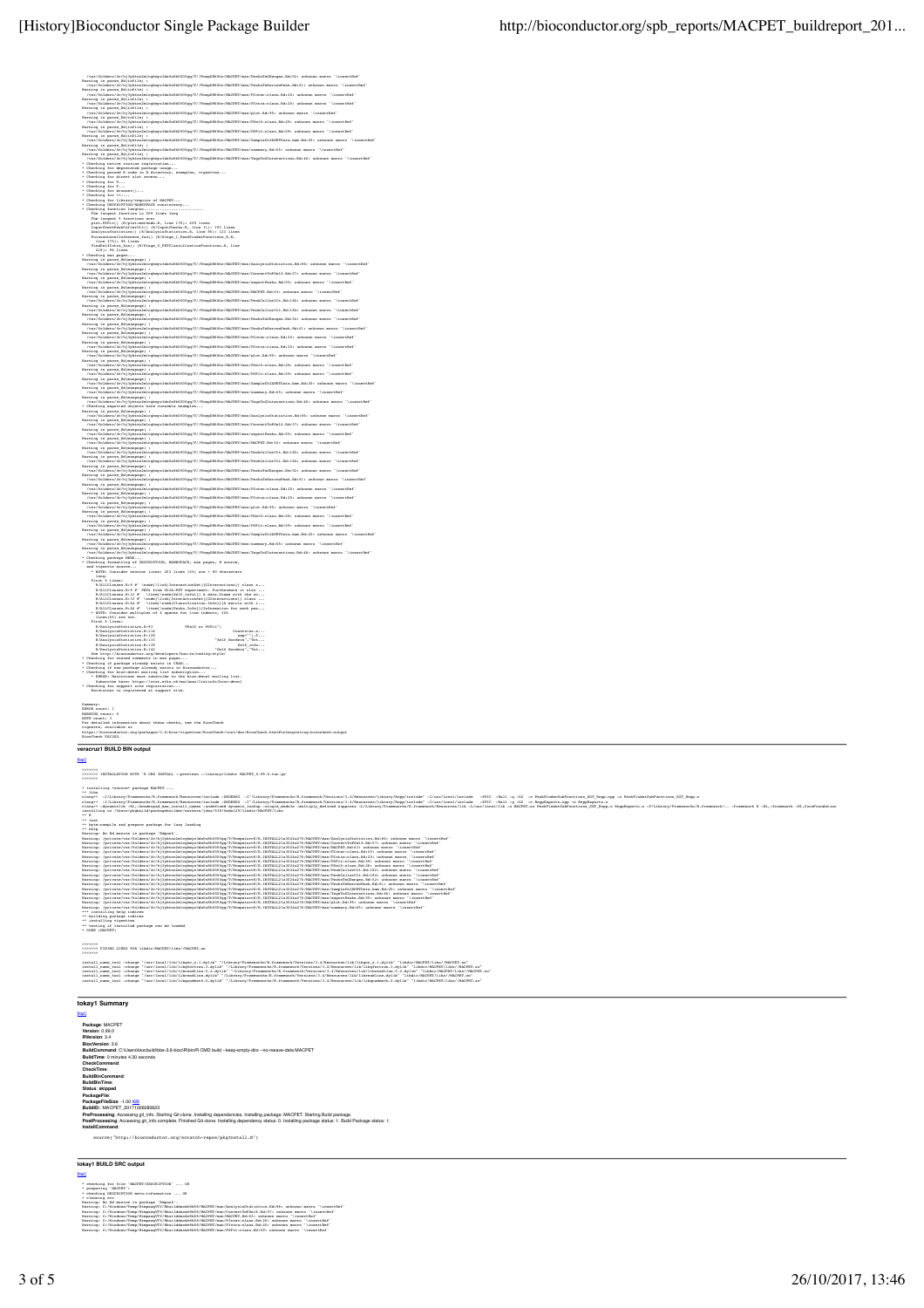Warning: C:/Windows/Temp/RtmpawqVTY/Rbuilddacdc8b58/MACPET/man/PSelf-class.Rd:28: unknown macro '\insertRef' Warning: C:/Windows/Temp/RtmpawqVTY/Rbuilddacdc8b58/MACPET/man/PeakCallerUlt.Rd:182: unknown macro '\insertRef' Warning: C:/Windows/Temp/RtmpawqVTY/Rbuilddacdc8b58/MACPET/man/PeakCallerUlt.Rd:184: unknown macro '\insertRef' Warning: C:/Windows/Temp/RtmpawqVTY/RbuilddacdcBb58/NACPET/man/PeaksToGRanges.Rd:52: unknown macro '\insertRef<br>Warning: C:/Windows/Temp/RtmpawqVTY/RbuilddacdcBb58/NACPET/man/PeaksToNarrowPeak.Rd:61: unknown macro '\insertR Narning: C:/Nindoww/Temp/RtmpavqTVY/Roxiiddacde1b3/NACFEY/man/YagNToCInteractions.Rdi+6: unknown maero '\insertRef<br>Narning: C:/Nindoww/Temp/RtmpavqVTV/Roxiiddacde1b58/NACFEY/man/exportPeaks.Rdi55: unknown macro '\insertBef :/Windows/Temp/RtmpawqVTY/R<br>mg the package to build vig<br>umming command '"C:/Users/b Warning: running command '"C:/Users/biocbuild/bbs-3.6-bioc/R/bin/x64/Rcmd.exe" INSTALL -l "C:\Windows\TEMP\RtmpawqVTY\Rinstdaccc57e95" --no-multiarch "C:/Windows/Temp/RtmpawqVTY/Rbuilddacdc8b58/MACPET"' had status 1 \* installing \*source\* package 'MACPET' ... \*\* libs c/Roshining.41/histyn="1"Cyllweb"-1"Dickin="2"Cyllocher"-201007-2"Cyllocher"-1"Cyllocher"-1"Cyllocher"-2"Cyllocher"-2"Cyllocher"-2"Cyllochers"-2"Cyllochers"-2"Cyllochers"-2"Cyllochers"-2"Cyllochers"-2"Cyllochers"-2"Cylloch densite forgetteperkinnals (at internal (at the separator of the separator of the separator of the separator of the separator of the separator of the separator of the separator of the separator of the separator of the sep C:/Users/biocbuild/bbs-3.6-bioc/R/library/Rcpp/include/Rcpp/sugar/functions/math.h:69:15: note: 'Rcpp::round'<br>SUGAR\_BLOCK\_2(round, \_\_\_\_:Rf\_fround) // rounds 'x' to 'digits' decimals digits (used by R's round()) C:/Users/biocbuild/bbs-3.6-bioc/R/library/Rcpp/include/Rcpp/sugar/block/SugarBlock\_2.h:116:9: note: in definition of macro 'SUGAR\_BLOCK\_2'  $\blacksquare$  . The contract of the contract of the contract of the contract of the contract of the contract of the contract of the contract of the contract of the contract of the contract of the contract of the contract of the PeakFinderSubFunctions\_SGT\_Rcpp.cpp: In function 'void DensRespTot\_g\_Rcpp(const int&, const int&, const NumericVector&, const NumericVector&, const NumericVector&, const NumericVector&, const NumericVector&, const NumericVector&, const NumericVector&, double&, const NumericMatrix&, Rcpp::NumericMatrix&, int&)': PeakFinderSubFunctions\_SGT\_Rcpp.cpp:946:21: error: 'isnan' was not declared in this scope  $\label{eq:main} \begin{minipage}[t]{0.9\textwidth} \begin{minipage}[t]{0.9\textwidth} \begin{minipage}[t]{0.9\textwidth} \begin{minipage}[t]{0.9\textwidth} \begin{minipage}[t]{0.9\textwidth} \begin{minipage}[t]{0.9\textwidth} \begin{minipage}[t]{0.9\textwidth} \begin{minipage}[t]{0.9\textwidth} \begin{minipage}[t]{0.9\textwidth} \begin{minipage}[t]{0.9\textwidth} \begin{minipage}[t]{0.9\textwidth} \begin{minipage}[t]{0.9\textwidth} \begin{minipage}[t]{0.9\textwidth} \begin{minip$ PeakFinderSubFunctions\_SGT\_Rcpp.cpp:946:35: error: 'isinf' was not declared in this scope if(!(isnan(fUDig)||isinf(fUDig))){ PaskFinderMortischen (1685, Repp. enter 1887), anders megentend alternatives (1687), enter 1888 (1687), anders<br>2011 – Ein der der Schwarz Kolonischen (1688–1688), anders megenten alternatives (1688–1688), anders Kolonisch<br> from PeakFinderSubFunctions\_SGT\_Rcpp.cpp:1: C:/Rtools/mingw\_64/x86\_64-w64-mingw32/include/c++/cmath:828:5: note: 'std::isinf' isinf(\_Tp \_\_f) PeakFinderSubJunctions\_SGT\_Ropp.cpp:In function 'void Get\_PairsMat\_Roppe|comet\_IstsLaternericMatrix&, const doubles, int&, const WumericVector&)':<br>PeakFinderSubJunctions SGT Ropp.cpp:1377:24: error: 'round' is not a member density paint is enough and the second term of the second state of the second state of the second state of the second state of the second state of the second state of the second state of the second state of the second sta extern demble \_edesl conditionalistics = -1-bios/2/library/depp/include/heyp/magn/hiosh.hiosh.hiosh.hi<br>In tile included from Ci/Desca/Aboutilidated -1-bios/2/library/depp/include/heyp/magn/hiosh.hiosh.hiosh.p<br>Ci/Desca/Abou \_\_NAME\_\_( \ PeakFinderSubFunctions\_SGT\_Rcpp.cpp:1384:28: error: 'round' is not a member of 'std' double peak\_gc=std::round((mx\_gc+my\_gc)/2.0); PaakTinderSchPhunslines SCP\_Penp.com/184311.noise.sexperied\_aliantational\_independent.<br>2. Et is included from C:/Ricola/Aming-Ki/AH2 (4-vef-mingol/ilentation-regeleption-line)<br>From C:/Ricola/Aming-Ki/AH2 -1.6-bioc/A/liber from C:/Userz/biocbuild/bba-1.6-bioc/%library/Ropp/include/Ropp.h:27,<br>from PeakFinderSubFunctions\_SGT\_Ropp.cpp:1:<br>C:/Rtools/ning-d4X-4-v48-mingv2Z/include/math.h:874:25: note: 'round'<br>extern double cdecl round (double); In file included from C://base/ideoball/blas-1.6-blood.hlumpy/Reginstration/Regulates/Promper/ideobal.hlumb.com<br>
from C://base/ideoball/blas-1.6-blood.hlumpy/Reginstration/Reginstration/Reginstration/Reginstration/<br>C://bas \_\_NAME\_\_( \ PeakFinderSubFunctions\_SGT\_Rcpp.cpp: In function 'Rcpp::DataFrame GetPeakInf\_Rcpp(const List&, const NumericVector&, const int&, const int&, const string&, Rcpp::NumericVector&)': PeakFinderSubFunctions\_SGT\_Rcpp.cpp:1659:39: error: 'round' is not a member of 'std' GlobalPeaksInfo(PeakID,3)=std::round((mx\_g[g]+my\_g[g])/2.0);//Peak.Summit .<br>PeakFinderSubFunctions\_SGT\_Rcpp.cpp:1659:39: note: suggested alternatives:<br>In file included from C:/Rtools/mingw\_64/x86\_64-w64-mingw32/include/c++/cmath:44:0,  $\label{eq:2} \begin{minipage}[t]{0.9\textwidth}\begin{minipage}[t]{0.9\textwidth}\begin{minipage}[t]{0.9\textwidth}\begin{minipage}[t]{0.9\textwidth}\begin{minipage}[t]{0.9\textwidth}\begin{minipage}[t]{0.9\textwidth}\begin{minipage}[t]{0.9\textwidth}\begin{minipage}[t]{0.9\textwidth}\begin{minipage}[t]{0.9\textwidth}\begin{minipage}[t]{0.9\textwidth}\begin{minipage}[t]{0.9\textwidth}\begin{minipage}[t]{0.9\textwidth}\begin{minipage}[t]{0.9\textwidth}\begin{minipage}[t]{0.9\textwidth}\begin{$ C:/Users/hiocbaild/hbs-3.4-bioc/R/ilmrary/Repp/include/Repyingsur/Emerions/math.ht0?i31 notes 'Repp:rround'<br>SUGRR\_RLOCK\_2[round, - :Rf\_fround) // rounds 'x' to 'digits' decimals digits (used by F's round())<br>C:/Users/biocbu \_\_NAME\_\_( \ Peaklinderäubluncions 507 Repp.opp: In function 'void GetQuantileatl Repploant doubles, com t dubles, com dubles, com dubles, com t doubles, com t doubles, Repp::NumericMatrixs, comt ints, comt ints, comt ints, comt ints,  $\label{thm:main} The data is the same as follows that the first (the last is) (with the last is the first (with the last is) (with the last is) (with the last is) (with the last is) (with the last is) (with the last is) (with the last is) (with the last is) (with the last is) (with the last is) (with the last is) (with the last is) (with the last is) (with the last is) (with the last is) (with the last is) (with the last is) (with the last is) (with the last is) (with the last is) (with the last is) (with the last is) (with the last is) (with the last is) (with the last is) (with the last is) (with the last is) (with the last is) (with the last is) (with the last is) (with the last is) (with the last$ In file included from Cu/Deerwikindinal-Independent (International Deep Opgare Discolutions, h.126:3,<br>The Common Common Common Common Common Common Common Common Common Common Common Common Common Common Common<br>Current Dis ^ C:/Users/biocbuild/bbs-3.6-bioc/R/library/Rcpp/include/Rcpp/sugar/block/SugarBlock\_2.h:116:9: note: in definition of macro 'SUGAR\_BLOCK\_2' \_\_NAME\_\_( \ PeakFinderSubFunctions\_SGT\_Rcpp.cpp:1730:9: error: 'round' is not a member of 'std' std::round(GlobalPeaksInfo(PeakID,6))+1; Peakinderschuurtions\_EGCP\_coppil30531.notels.com<br>In file included from Ci/Ricola/Mainge 4/Jafa (4-av64-minged2/include/c++/cmathi44i0,<br>from Ci/Rieray/iorchulonshallabbe-3.4-bioco/Rillbaray/Reppliers.hil00,<br>from Ci/Rieray/i from C:/Daera/biocbuild/bbe-3.6-biocraphinelay/Repp/include/Repp.h:27,<br>from PaakFinderSubFunctions\_SGT\_Repp.cpp:1:<br>C:/Rtools/minge\_64/xBE\_64-e44-minged3Z/include/math.h:B74:25: note: 'round'<br>extern double\_\_cdecl\_round (dou In file included from C:/Users/biocbuild/bbs-3.6-bioc/R/library/Rcpp/include/Rcpp/sugar/block/block.h:26:0, from C:/Users/biocbuild/bbs-3.6-bioc/R/library/Rcpp/include/Rcpp/sugar/sugar.h:26, from C:/Daera/biocbuid/bbe-3.6-biocp/kilbrary/Ropp/include/Ropp.hi?2,<br>from PeakFinderSubFunctions.g507\_Ropp.cppii:<br>C:/Umers/biocbuild/bbe-3.4-bioc/R/library/Ropp/include/Ropp/mpar/functions/math.ht01313:note: 'Ropp::round' ^ C:/Users/biocbuild/bbs-3.6-bioc/R/library/Rcpp/include/Rcpp/sugar/block/SugarBlock\_2.h:116:9: note: in definition of macro 'SUGAR\_BLOCK\_2' \_\_NAME\_\_( \ PeakFinderSubFunctions\_SGT\_Rcpp.cpp:1756:32: error: 'round' is not a member of 'std' GlobalPeaksInfo(PeakID,11)=std::round(GlobalPeaksInfo(PeakID,10)) FeakTinderEubNuccions\_EGT\_Repp.cpp:1756;12: nota: supported alternatives:<br>
The included from EC/Ricolatelage 47.051.2 include 10.22/include/evidents/hating.<br>
from EC/Ricolatelage 47.051.2 included include the state of the C:/Rtools/mingw\_from PeakFinderSubFunctions\_SGT\_Rcpp.cpp:1:<br>C:/Rtools/mingw\_64/x86\_64-w64-mingw32/include/math.h:874:25: note: 'round'<br>extern double \_ cdecl round (double); ^ In file included from C:/Users/biocbuild/bbs-3.6-bioc/R/library/Rcpp/include/Rcpp/sugar/block/block.h:26:0, from C://beer/komball/dde=J.4-bien/2/likenty/Repyleriode/Repylery<br>C://beer/komball/dde=J.6-bien/2/likenty/Repyleriode/Repyler/21.7.<br>C://beer/komball/dde=J.4-bien/R/likery/Repyleriode/Repyler/Schutzkin/Repyler/2<br>SOGM\_HIGC\_1 PeakFinderSubFunctions\_SGT\_Rcpp.cpp:1757:10: error: 'round' is not a member of 'std'<br>-std::round(GlobalPeaksInfo(PeakID,9))+1; **Photo-School Control (1997)**<br>  $\frac{1}{2}$  (The Lindschee Control Control (1997)<br>  $\frac{1}{2}$  (The Lindschee Control Control (1998)<br>  $\frac{1}{2}$  (The Control Control Control Control Control (1997)<br>  $\frac{1}{2}$  (The Control Contro ir ary/Rcpp/include/Rcpp/sugar/block/block.h:<br>ir ary/Rcpp/include/Rcpp/sugar/sugar.h:26;<br>ir ary/Rcpp/include/Rcpp.h:72; from C:/Deers/biocholid/2be-3.6-bioc/2/library/Expp/include/Expp/austrage.ht26,<br>from C:/Deers/biocholid/2be-3.6-bioc/2/library/Expp/include/Repp.ht73,<br>C:/Ueers/biocholid/2be-4.6-bioc/2/library/Expp/include/Repp.ht73,<br>SUGRE C:/Users/biocbuild/bbs-3.6-bioc/R/library/Rcpp/include/Rcpp/sugar/block/SugarBlock\_2.h:116:9: note: in definition of macro 'SUGAR\_BLOCK\_2'  $\blacksquare$  . The contract of the contract of the contract of the contract of the contract of the contract of the contract of the contract of the contract of the contract of the contract of the contract of the contract of the PeakFinderSubFunctions\_SGT\_Rcpp.cpp:1759:32: error: 'round' is not a member of 'std' GlobalPeaksInfo(PeakID,12)=std::round(GlobalPeaksInfo(PeakID,10))- Tendities<br>technological (m. 2017)<br> 2007 - State Angeletin Alternatives (i.e., i.e., i.e., i.e., i.e., i.e., i.e., i.e., i.e., i.e., i.e., i.e., i.e., i.e., i.e., i.e., i.e., i.e., i.e., i.e., i.e., i.e., i.e., i.e., i.e., In file included from C./Deser/kickbishid/bes-1.4-bioc/2/likesry/Repp/leclude/Repp/euger/block/block.h:26:3,<br>- C./Deservices.com (C./Deserv/kickbishid/bbs-1-2-bioc/2/likesry/Repp/leclude/Repp/euger/neps/.nrgk.h:26,<br>- C./De -<br>C:/Users/biocbuild/bbs-3.6-bioc/R/library/Rcpp/include/Rcpp/sugar/block/SugarBlock\_2.h:116:9: note: in definition of macro 'SUGAR\_BLOCK\_2'<br>|-